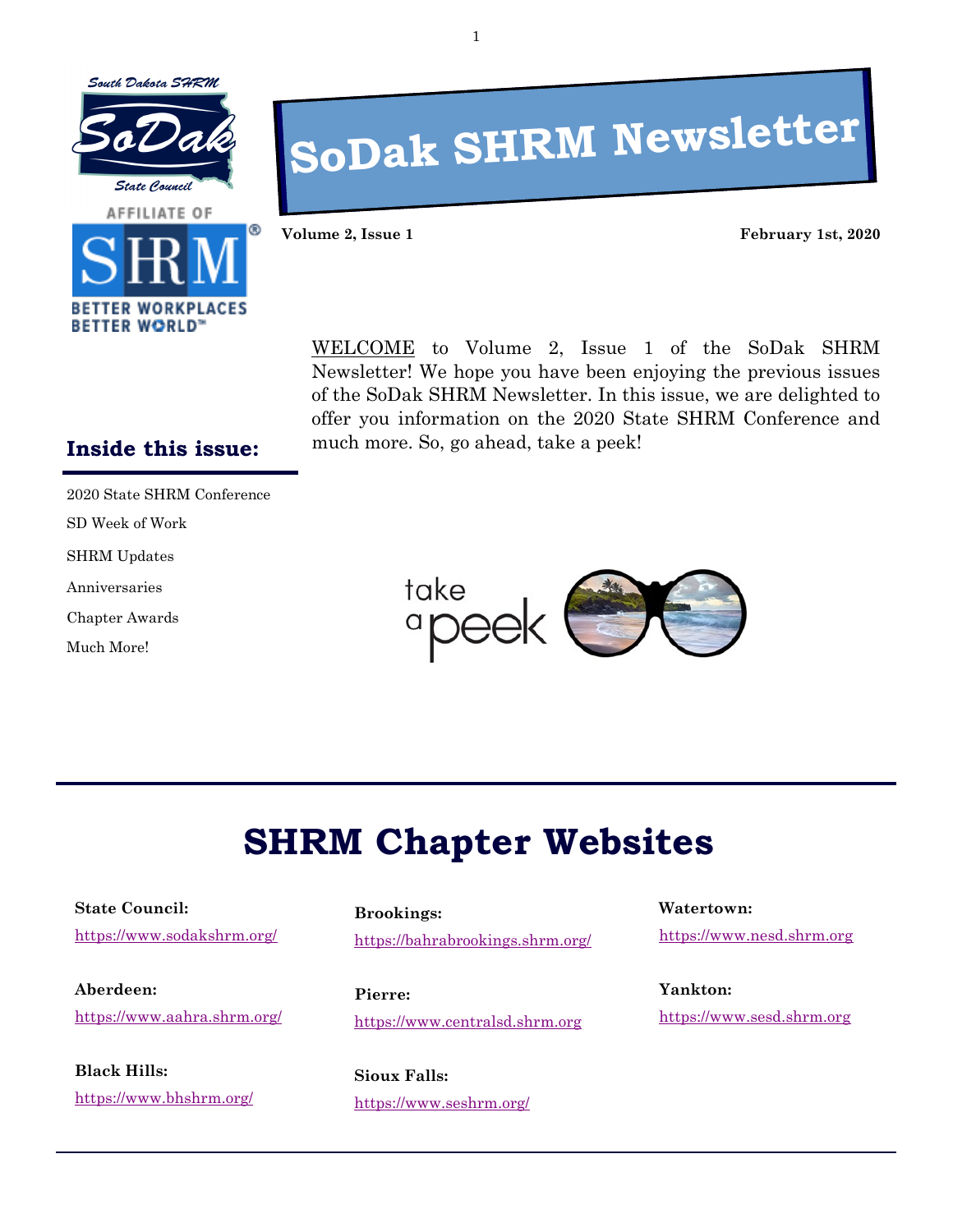Volume 2, Issue 1

# **2020 SHRM State Conference**





**NORTHEAST SOUTH DAKOTA SHRM** 

The South Dakota SHRM State Council, along with the Northeast South Dakota SHRM chapter, are delighted to host this year's State SHRM Conference in Watertown, South Dakota. The conference will be held at the Event Center, Watertown, South Dakota. **Registration is now open!** 

[Click here to register.](https://events.r20.constantcontact.com/register/eventReg?oeidk=a07egk9uxis06f03940&oseq=&c=&ch=)

[Click here to view the printable brochure.](https://9dde92f9-5992-4426-b0ce-3a26c08273de.filesusr.com/ugd/679518_dc64bd5890f9441da5f06c29ba54c28e.pdf)

Questions? Please contact Conference Co-Chairs: Sheila Mennenga: [smennenga@watertownmu.com](mailto:smennenga@watertownmu.com) Laurie Gates: [lgates@escomfg.com](mailto:lgates@escomfg.com)

| <b>Type</b>                 | <b>Early Registration</b> | After 03/31/220 |
|-----------------------------|---------------------------|-----------------|
| <b>3 Day Registration</b>   | \$249.00                  | \$299.00        |
| <b>1 Day Registration</b>   | \$150.00                  | \$175.00        |
| <b>Student Registration</b> | \$99.00                   | \$124.00        |
| Guest (per evening event)   | \$25.00                   | \$25.00         |

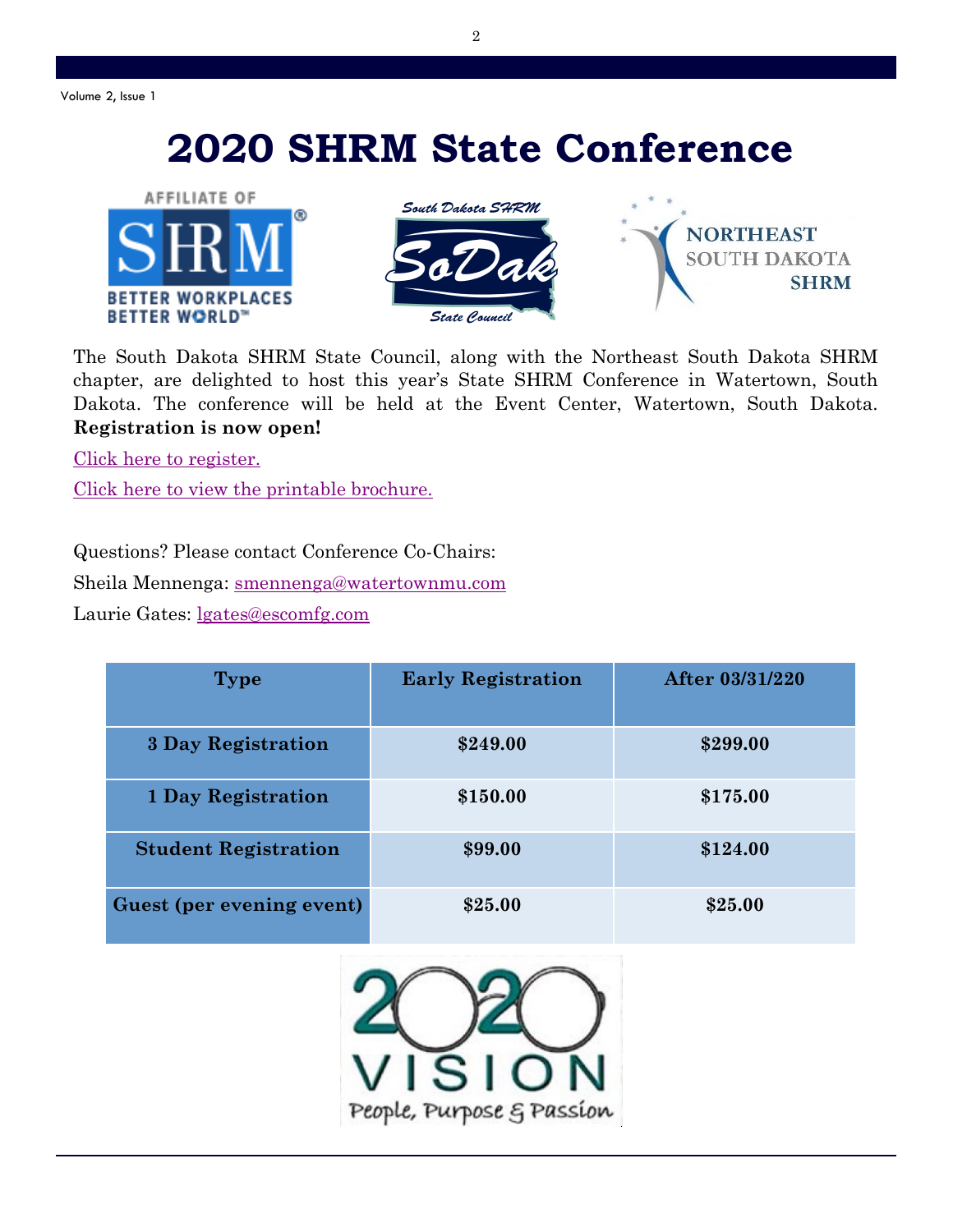# **2020 SHRM State Conference (cont.)**

| Wednesday, May 6, 2020 Schedule |                                                                                                                                                                                                                                                                                 |  |  |
|---------------------------------|---------------------------------------------------------------------------------------------------------------------------------------------------------------------------------------------------------------------------------------------------------------------------------|--|--|
| 11:00 AM                        | Registration                                                                                                                                                                                                                                                                    |  |  |
| $1:00$ PM                       | Welcome!                                                                                                                                                                                                                                                                        |  |  |
| $1:30$ PM                       | Keynote Speaker "People" (Leadership)<br>Andy Masters - "Humor in the workplace for HR Professionals: Not just how, but why!"                                                                                                                                                   |  |  |
| $2:45$ PM                       | <b>Break</b>                                                                                                                                                                                                                                                                    |  |  |
| $3:15$ PM                       | People (Leadership) - Sheila Stanley - "OSHA Update - The Latest Trends in South Dakota"<br>Purpose (HR) - Marcia Hultman - "Managing Workforce Challenges & Workers'<br>Compensation Claims"<br>Passion (Strategic) - Andy Masters - "Strategic Leadership in the New Economy" |  |  |
| 4:30 PM                         | <b>State Council Meeting</b>                                                                                                                                                                                                                                                    |  |  |
| 6:00 PM                         | Evening Social - The Redlin Art Center                                                                                                                                                                                                                                          |  |  |
| Thursday, May 7, 2020 Schedule  |                                                                                                                                                                                                                                                                                 |  |  |
| 7:30 AM                         | Registration - Breakfast                                                                                                                                                                                                                                                        |  |  |
| $8:15$ AM                       | Welcome!                                                                                                                                                                                                                                                                        |  |  |
| 9:00 AM                         | Keynote Speaker "Purpose" (HR)<br>Jon Swartzentruber - "Big League Talent Development on a Sandlot Budget"                                                                                                                                                                      |  |  |
| $10:15 \text{ AM}$              | <b>Break with Vendors</b>                                                                                                                                                                                                                                                       |  |  |
| 11:00 AM                        | People (Leadership) - Jean Bender - "People Practices: Staying Legally Compliant in 2020"<br>Purpose (HR) - Dan LaRock - "Hot Trends in Group Benefits: 2021"<br>Passion (Strategic) - Jon Swartzentruber - "Hidden Networks - What Really Gets Done"                           |  |  |
| 12:15 PM                        | Lunch with Vendors - Faith Stipanovich-"SHRM Updates"                                                                                                                                                                                                                           |  |  |
| 1:30 PM                         | The "Ask An Attorney" Game                                                                                                                                                                                                                                                      |  |  |
| 3:00 PM                         | <b>Break with Vendors</b>                                                                                                                                                                                                                                                       |  |  |
| 3:45 PM                         | People (Leadership) - Jan Kornmann - "Latest Do's and Don'ts of Drug Testing"<br>Purpose (HR) - Dan LaRock - "Hot Trends in Group Benefits: 2021" (Repeat Session)<br>Passion (Strategic) - Tom Slattery - "Behavior Based Safety Management"                                   |  |  |
| 6:00 PM                         | Evening Social - NorthShore Chop House                                                                                                                                                                                                                                          |  |  |
| Fríday, May 8, 2020 Schedule    |                                                                                                                                                                                                                                                                                 |  |  |
| 7:30 AM                         | <b>Registration - Breakfast</b>                                                                                                                                                                                                                                                 |  |  |
| 8:00 AM                         | Welcome!                                                                                                                                                                                                                                                                        |  |  |
| 8:15 AM                         | Keynote Speaker "Passion" (Strategic)<br>Mike Henke - "Visualize Peace Instead of Polarizing"                                                                                                                                                                                   |  |  |
| 9:30 AM                         | <b>Break</b>                                                                                                                                                                                                                                                                    |  |  |
| 9:45 AM                         | People (Leadership) - Kim Bellum - "Managing 5 Generations in the Workplace"<br>Purpose (HR) - Mike Henke - "Onboarding with a View Towards Success!"<br>Passion (Strategic) - Bruce Christopher - "Bambi vs. Godzilla - How to Deal with Difficult People"                     |  |  |
| 11:00 AM                        | <b>Break</b>                                                                                                                                                                                                                                                                    |  |  |
| 11:15 AM                        | Keynote Speaker "Passion" (Strategic)<br>Bruce Christopher - "Emotional Intelligence - The Science Behind Success"                                                                                                                                                              |  |  |
| 12:30 PM                        | <b>Closing Remarks/Prize Giveaways</b>                                                                                                                                                                                                                                          |  |  |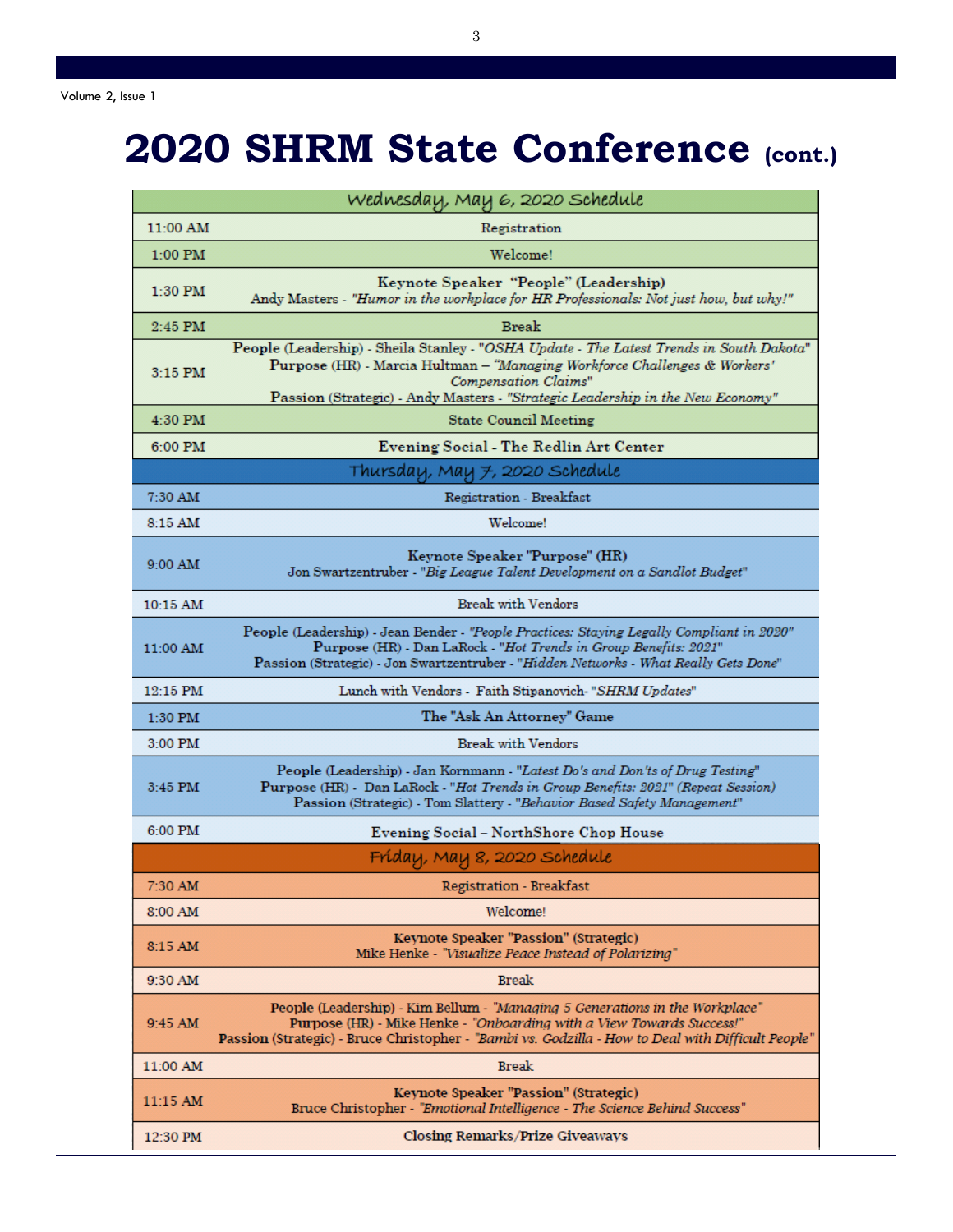# **SD Week of Work**

Governor Noem [announced](https://news.sd.gov/newsitem.aspx?id=25941) the South Dakota Week of Work initiative in September.

Check out the video [here.](https://www.facebook.com/govnoem/videos/2440997689270281/?v=2440997689270281)

The goal is to provide work-based learning opportunities to South Dakota's 10th grade students in career fields they have interest in during the week of April 20-24, 2020. As a business partner, you can [sign up](https://weekofwork.sd.gov/industry.aspx) to offer job shadows, facility tours, or classroom presentations. You can provide as many or as few work-based learning opportunities as you like. A [Guide for Businesses](https://weekofwork.sd.gov/documents/BusinessesGuide.pdf) and [Tip Sheet](https://weekofwork.sd.gov/documents/BusinessesTips.pdf) already exist to guide you through the process.

Please consider this opportunity to gain exposure for your industries and impact career awareness. It only takes a couple minutes to register at [SDWeekofWork.com.](https://weekofwork.sd.gov/documents/BusinessesGuide.pdf) 

Source: Dawn Dovre, Deputy Secretary from South Dakota Department of Labor and Regulation

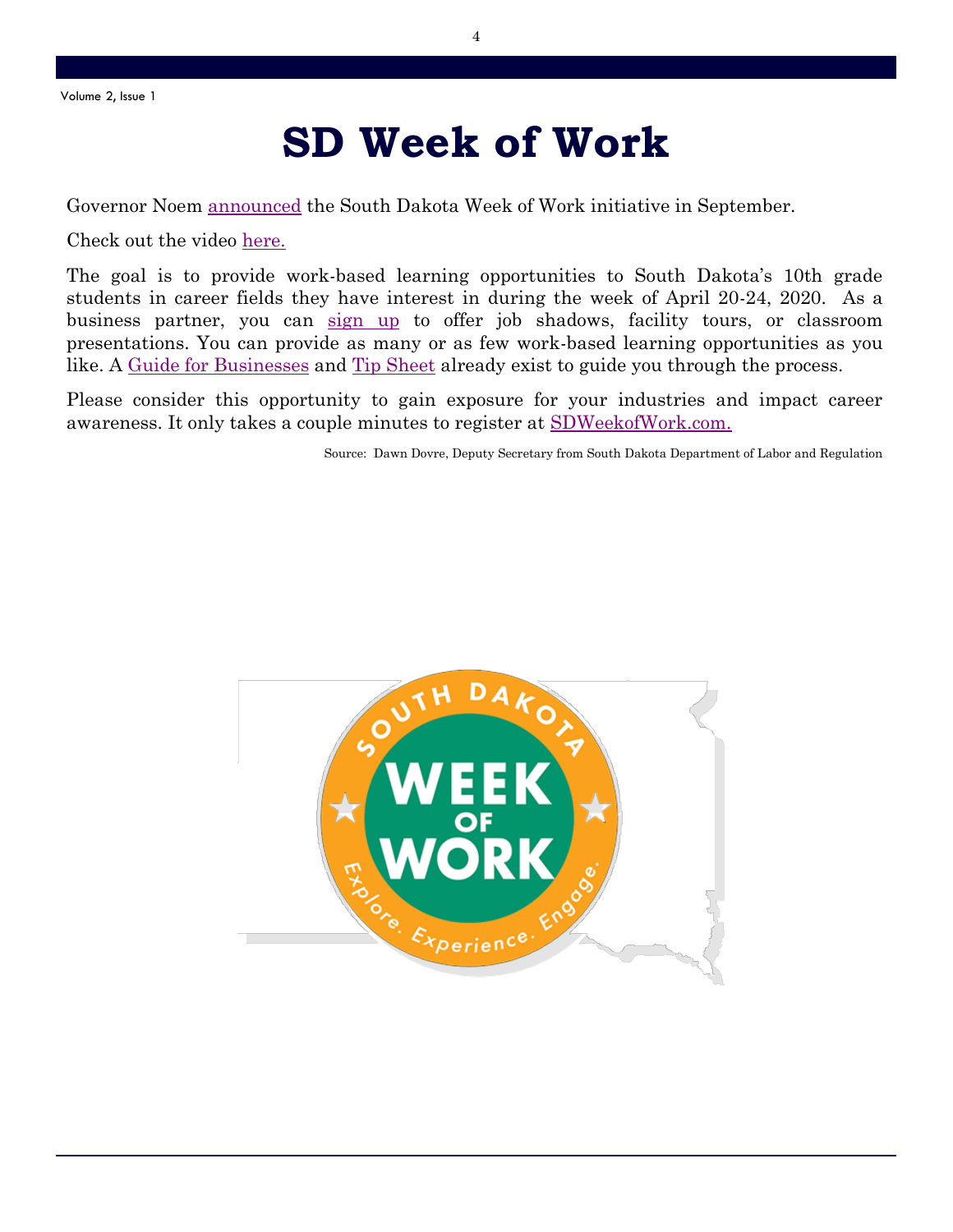### **Interested In Becoming a Volunteer?**

Becoming a volunteer with the South Dakota SHRM State Council or SHRM affiliate chapters is not only your opportunity to have a valuable position, but you also get to play a key role in strategizing while having a positive impact on others and the community!

Contact our state director [HERE](https://www.sodakshrm.org/contact) to inquire about any openings or other ways to volunteer your time.



## **SHRM Membership Dues Increase**

January 1st, 2020 SHRM Membership dues have increased by \$10 for professional members. If you need to renew your membership or are interested in joining, [click here.](https://store.shrm.org/?logoff=T)

#### The 2020 annual rates are:

- Professional Membership—\$219
- Students—\$49
- Retirees—\$55
- Global—\$109
- Student Chapter Advisors & Chapter Management Professionals—\$110

#### **Our Mission**

Lead Human Resources in South Dakota through:

- Human Resource Expertise
- Advocacy
- Professional Support
- Educational Opportunities
- Networking



#### **Our Vision**

To be the premier organization in South Dakota for the professional development and advancement of Human Resources.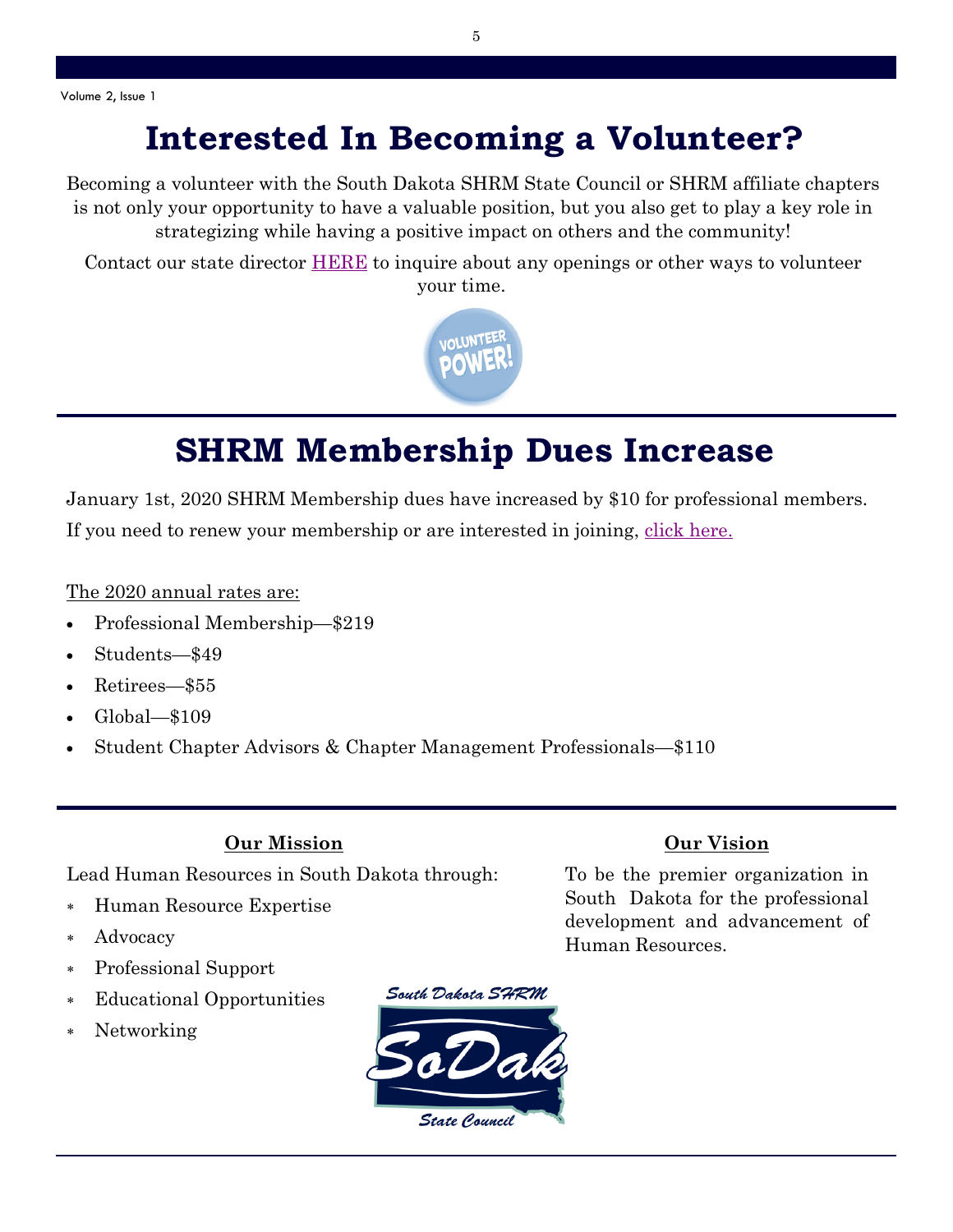## **I-9 Forms**

A new version of the I-9 employment eligibility verification form has been issued and now available. The I-9 form is dated 10/21/2019 but will not become mandatory until 05/01/2020.

For more information, please click here.

# **South Dakota Celebrations 2020**

#### **The following chapters are celebrating milestone anniversaries this year to recognize the date they became SHRM affiliates:**

- Sioux Empire is celebrating 45 years on January 18th, 2020.
- Black Hills is celebrating 40 years on April 29th, 2020.
- Northeast is celebrating 25 years on May 9th, 2020.
- Southeast is celebrating 20 years on November 15th, 2020.

Congratulations

### **New SHRM Support for South Dakota**

Please welcome Faith Stipanovich, the new Field Services Director for SHRM, representing the North Central Region, which includes South Dakota. She replaces Nancy Conway who is now the Field Services Director for the Southwest Central Region.

#### **Welcome Faith!!**

Her contact info is:

Email address: Faith.Stipanovich@shrm.org Phone Number: 703-842-5136

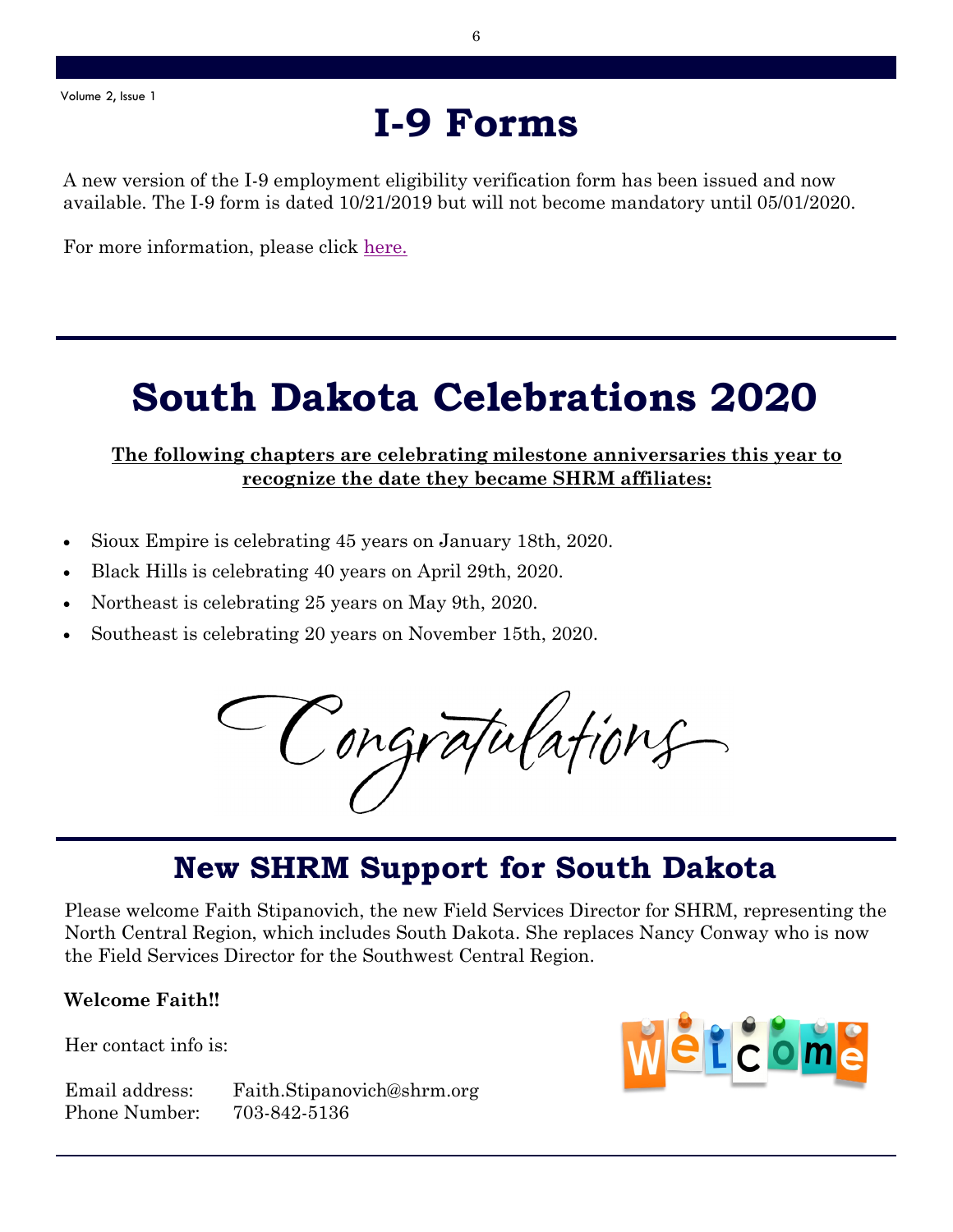# **Chapter Awards**



Melanie is pictured above (to the left) with our NESD SHRM President Laurie Gates.

Melanie Schroeder was selected by NESD SHRM as 2019 HR Professional of the Year at during their Holiday Social on Tuesday, 12/3/2019. Melanie works as the HR Benefits & Compensation Representative for Wurth Electronics Midcom (WEM) in Watertown, SD. She also serves the NESD SHRM Board of Directors as its Treasurer and has done so for many years.

For her award, Melanie was nominated by Tammy Davis, HR Manager for WEM. Tammy had very kind words to say about Melanie such as Melanie "does a great job taking into consideration the needs our employees" while using "employee feedback to improve our Company offerings." Melanie participates in various HR acitivities such as the NESD SHRM Board and its numerous events, the Planning Committee for the State SHRM Conference and the Mentorship Program with LATI Human Resources Students. She also stays very busy with internal and external training opportunities.



Distinguished HR Professional of the Year: Dan Oakland

SESHRM recognizes local HR professionals annually who have made significant contributions to the field of Human Resource Management and represent "the best" in the Human Resources profession. They are strategic business partners, individuals, businesses or organizations who serve as role models for the profession, who are leaders rather than followers, who set standards for others and the profession, and who apply their professional expertise outside of their organizations. Congratulations to our most recent recipients! Check out SESHRM additional awards [here!](https://seshrm.org/news)



Emerging HR Professional of the Year: Krysta Widman

### **Congratulations to everyone!!!!**